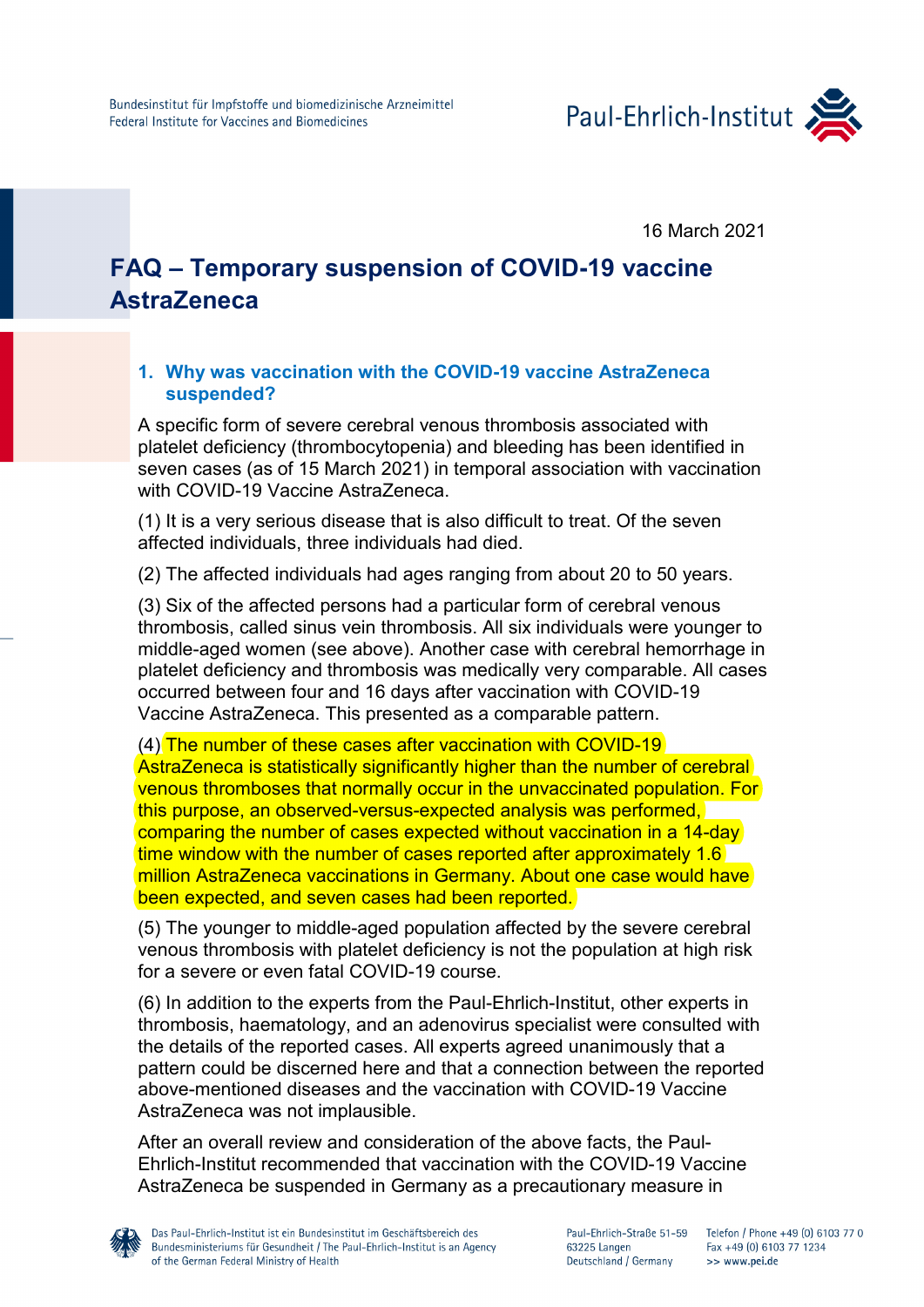

order to further analyse the cases. The German Federal Ministry of Health (BMG) has followed this recommendation. The Pharmacovigilance Risk Assessment Committee (PRAC) at the European Medicines Agency (EMA) will review during the week of 15 March 2021, whether and how the new findings affect the benefit-risk profile of COVID-19 AstraZeneca and the EU authorisation of the vaccine.

## **2. How serious are the suspected cases of side effects?**

These are suspected cases of very serious side effects. Of the seven people affected, three have died. Whether there is a causal relationship between the vaccination and the disease is currently being investigated.

# **3. Birth control pills can also cause thrombosis. So why is there all the fuss about the COVID-19 Vaccine AstraZeneca?**

It is true that for birth control pills thromboses, even with fatal outcome, are known as a very rare side effect. They are listed in the Summary of Product Characteristics (SmPC). The birth control pill is available only on prescription. Every woman must be informed of this risk by the prescribing physician. For the COVID-19 Vaccine AstraZeneca, there is currently a suspected very rare side effect of sinus vein thrombosis with accompanying platelet deficiency, sometimes fatal. It is not listed in the SmPC.

The consideration of whether the vaccine can continue to be used even though it may cause this very rare side effect (if necessary, after this risk has been added to the SmPC) will be made at the European level by the European Medicines Agency (EMA) and at the national level by politicians. The procedure has been initiated.

# **4. How many cases in Germany and Europe are affected?**

Since vaccinations with the AstraZeneca COVID-19 vaccine began and approximately 1.6 million vaccinations have been performed in Germany to date, seven cases of severe cerebral venous thrombosis (six of them sinus vein thrombosis in women) have been reported in Germany - three affected individuals have died.

## **5. Who is affected?**

Six women and one man aged approximately 20 to 50 years were affected (as of 15 March 2021). The illnesses occurred in the period from four to 16 days after vaccination with COVID-19 Vaccine AstraZeneca.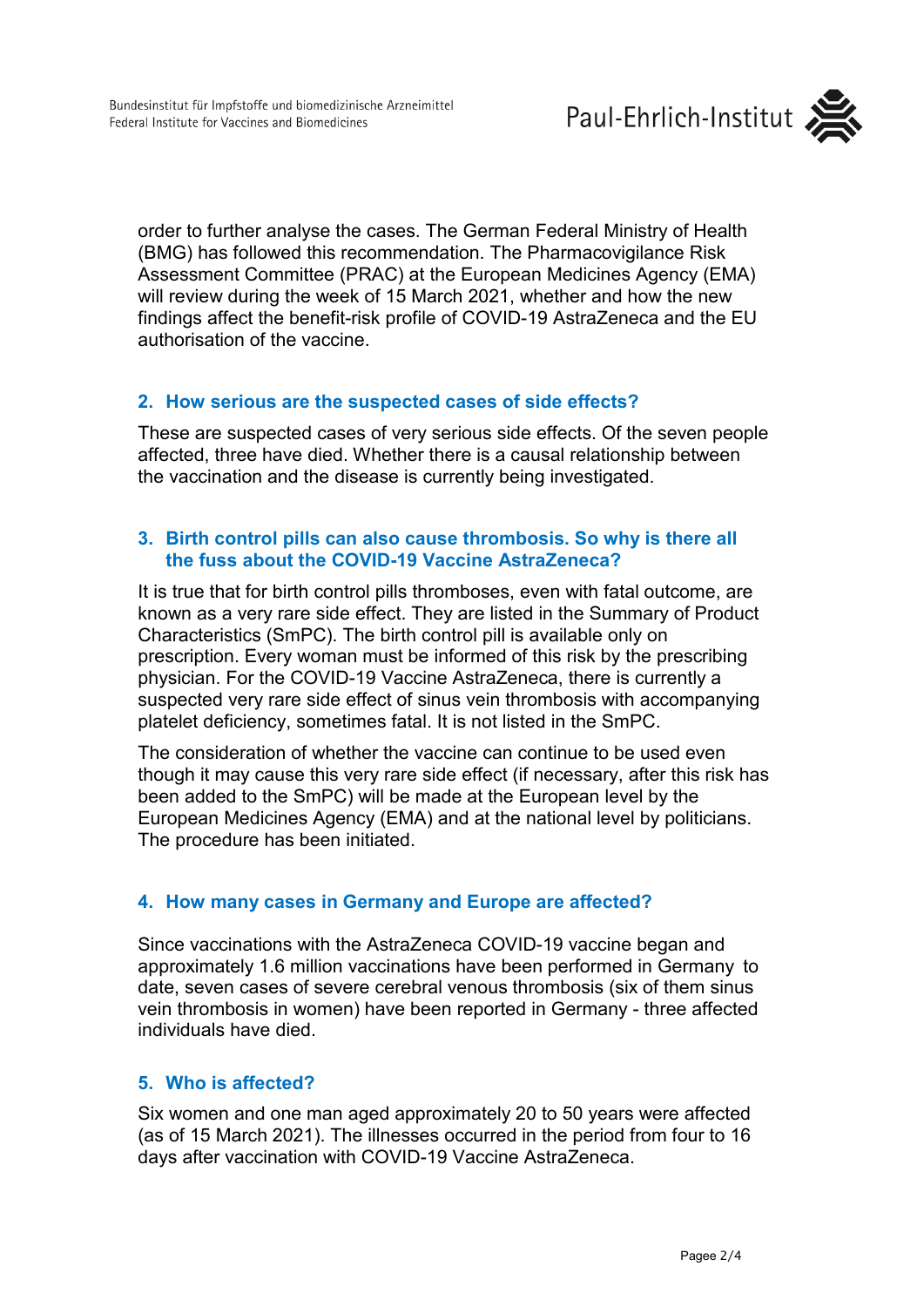

# **6. What can I do if I have received a vaccination with the COVID-19 vaccine AstraZeneca?**

Based on the suspected cases reported to date, individuals were affected if they continued to feel unwell and had increased headaches during the fourto 16-day period following AstraZeneca COVID-19 vaccination. The cerebral venous thrombosis occurred in seven of 1.6 million vaccinations, according to current knowledge, so it is very rare.

The Paul-Ehrlich-Institut advises that people who have received the AstraZeneca COVID-19 vaccine and feel increasingly unwell more than four days after the vaccination - with severe and persistent headaches or pinpoint bleeding on the skin - should seek medical attention immediately.

## **7. On Friday, 12 March 2021, the vaccination with COVID-19 Vaccine AstraZeneca has not yet been suspended, but it is now. What has changed since Friday?**

On Friday, 12 March 2021, the frequency of cerebral venous thrombosis occurring within vaccinated individuals was within a range that would be expected in the non-vaccinated population. An important tool in pharmacovigilance - drug safety - is to test whether a suspected adverse event occurs more frequently within vaccinated groups of people than in unvaccinated groups (observed vs. expected analysis). If the frequency of an event is within the expected frequency, this is more likely to indicate a coincidental occurrence in temporal relation to vaccination. However, if the observed adverse reaction occurs statistically more frequently in the group of vaccinated individuals, this is a risk signal, i.e., an indication of a possible causal relationship with the vaccination.

On Monday, 15 March 2021, two additional cases of cerebral venous thrombosis were reported after vaccination with COVID-19 Vaccine AstraZeneca. The additional cases on Monday put the number of observed cases well above the expected number. After consulting additional external experts, the Paul-Ehrlich-Institut recommended a temporary suspension of vaccinations with the COVID-19 Vaccine AstraZeneca in the overall view of the available facts on Monday afternoon. This was followed by the German government.

## **Further Information**

 See also FAQ "Why was vaccination with AstraZeneca COVID-19 vaccine suspended?"